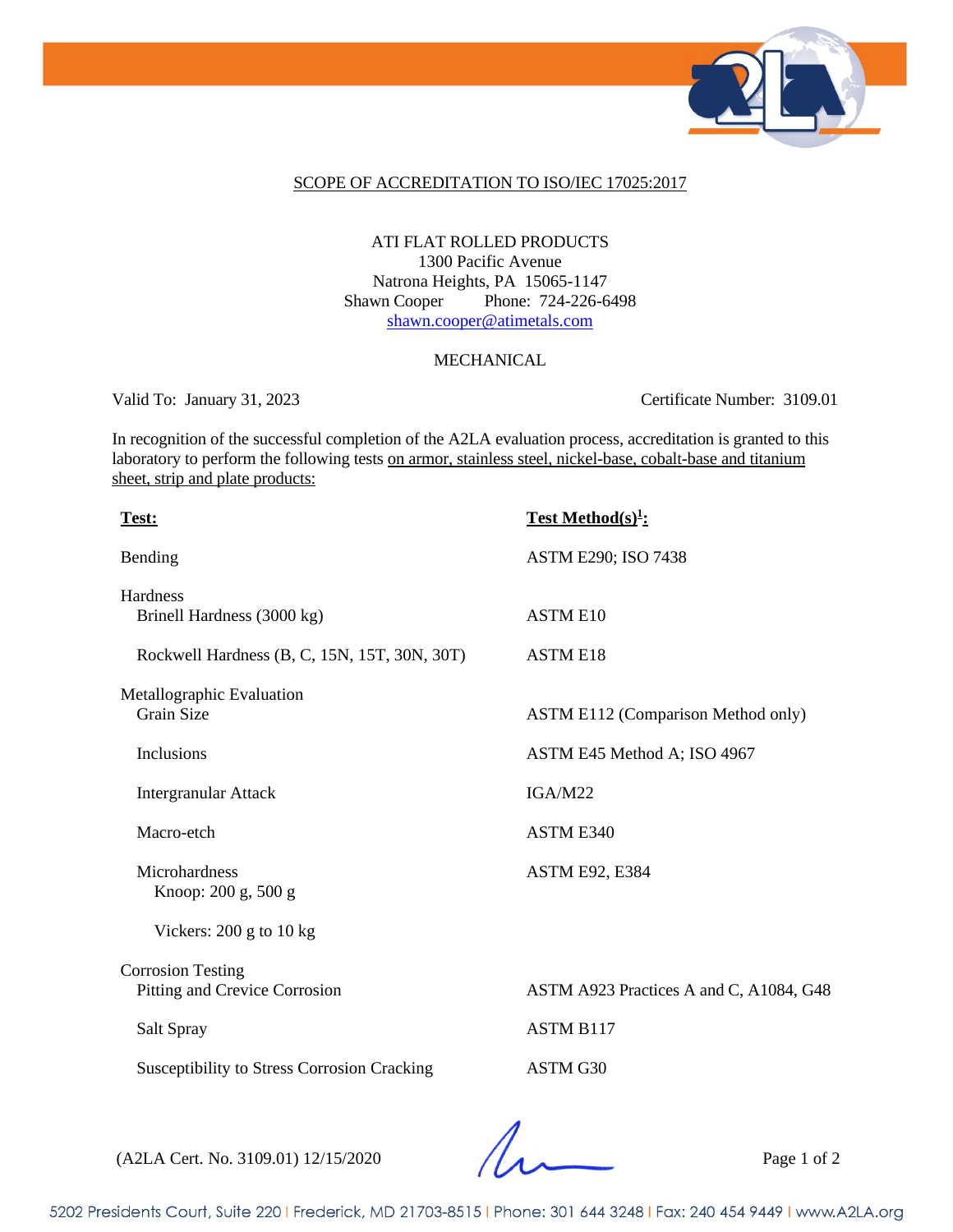## **Test: Test Method(s) 1 :**

| Corrosion Testing (continued)<br>Susceptibility to Intergranular Corrosion | ASTM G28                                                                |
|----------------------------------------------------------------------------|-------------------------------------------------------------------------|
| Susceptibility to Intergranular Attack                                     | ASTM A262 Practices A, B, C, and E;<br>ISO 3651-1, ISO 3651-2; SEP 1877 |
| <b>Stress Rupture</b>                                                      | ASTM E139                                                               |
| <b>Tensile Test</b>                                                        | ASTM E8/E8M; EN-ISO 6892-1                                              |
| Lab Heat Treatment                                                         | AMS 2750                                                                |
| <b>Surface Roughness</b>                                                   | <b>ASME B46.1 Section 3; ISO 4287</b>                                   |
| Cup Test                                                                   | ASTM E643; EN-ISO 20482                                                 |
| Alpha Case                                                                 | Int. Procedure: "Alpha Case";<br>EN 2003-9                              |

<sup>1</sup> When the date, edition, version, etc. is not identified in the scope of accreditation, laboratories may use the version that immediately precedes the current version for a period of one year from the date of publication of the standard measurement method, per part C., Section 1 of A2LA *R101 - General Requirements- Accreditation of ISO-IEC 17025 Laboratories*.

 $(A2LA$  Cert. No. 3109.01) 12/15/2020 Page 2 of 2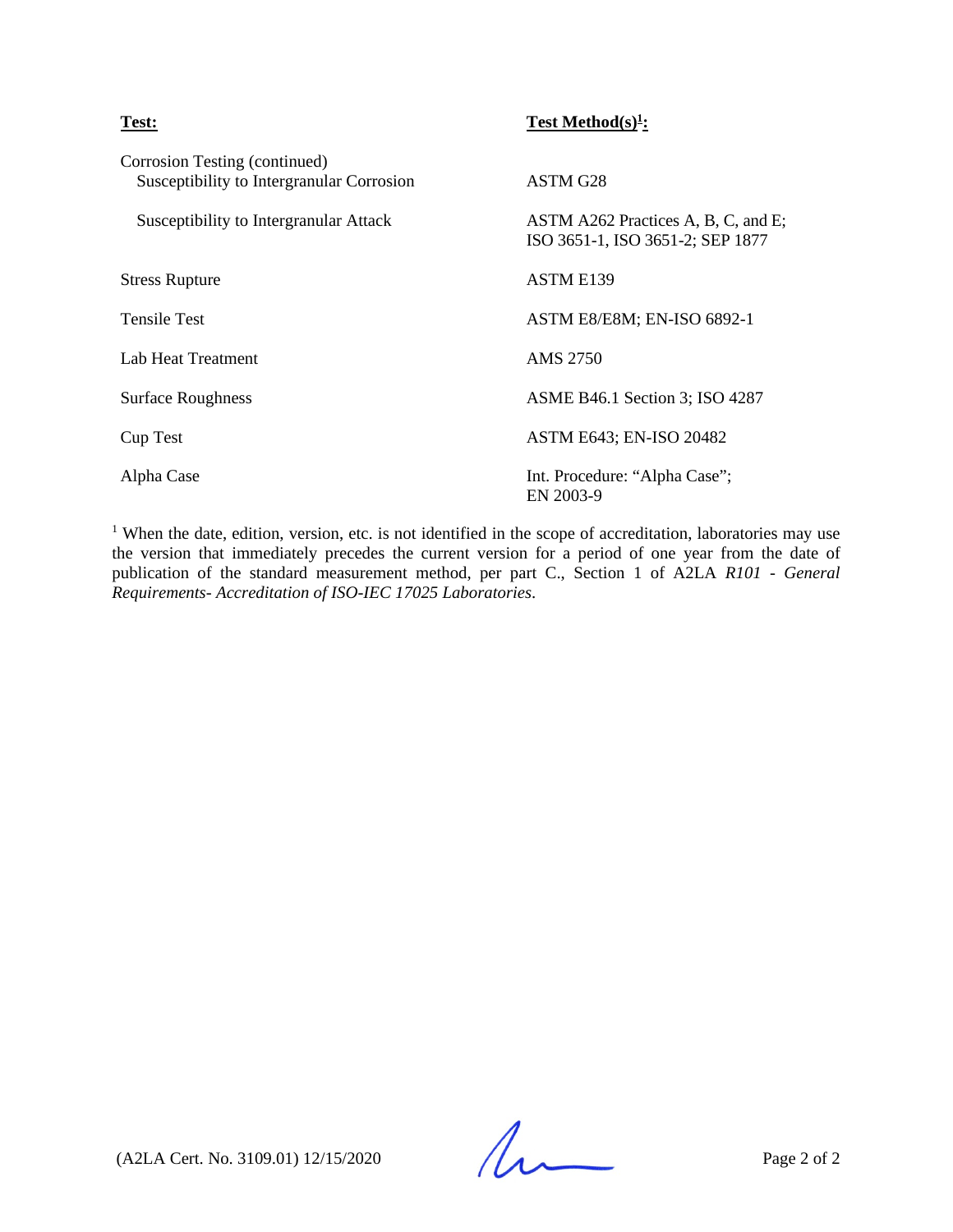



# *Accredited Laboratory*

A2LA has accredited

# **ATI FLAT ROLLED PRODUCTS**

*Natrona Heights, PA* 

for technical competence in the field of

## Mechanical Testing

This laboratory is accredited in accordance with the recognized International Standard ISO/IEC 17025:2017 *General requirements for the competence of testing and calibration laboratories*. This accreditation demonstrates technical competence for a defined scope and the operation of a laboratory quality management system (*refer to joint ISO-ILAC-IAF Communiqué dated April 2017*).



Presented this 15th day of December 2020.

Vice President, Accreditation Services For the Accreditation Council Certificate Number 3109.01 Valid to January 31, 2023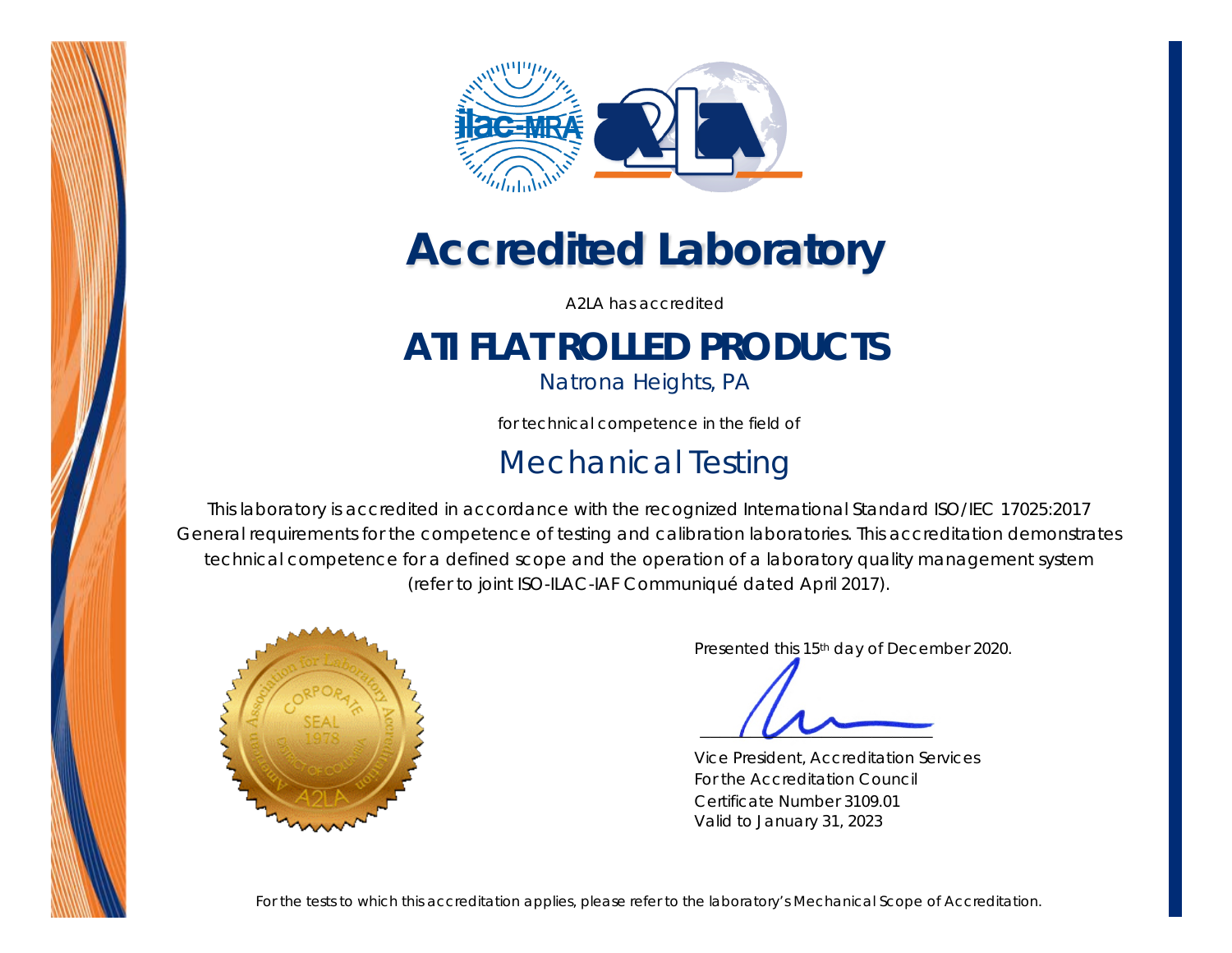

## SCOPE OF ACCREDITATION TO ISO/IEC 17025:2017

ATI FLAT ROLLED PRODUCTS<sup>1</sup> 1300 Pacific Avenue Natrona Heights, PA 15065-1147 Shawn Cooper Phone: 724-226-6498 Shawn.cooper@atimetals.com

### **CHEMICAL**

Valid To: January 31, 2023 Certificate Number: 3109.02

In recognition of the successful completion of the A2LA evaluation process, accreditation is granted to the laboratory above, as well as the laboratories below to perform the following tests on armor, stainless steel, nickel-base, cobalt-base and titanium sheet, strip and plate products:

| Test:                                                                                                                                                              | <b>Test Method</b> (s) <sup>2</sup> : |
|--------------------------------------------------------------------------------------------------------------------------------------------------------------------|---------------------------------------|
| Spectroscopy<br>Inductively Coupled Plasma (ICP)<br>(Al, B, Cr, Cu, Fe, Mn, Mo, Ni, Si, Sn, V, Y, Zr)                                                              | ASTM E1479                            |
| Graphite Furnace Atomic Absorption (GFAA)<br>(Ag, Bi, Cd, Pb, Se, Sn, Te, TI)                                                                                      | <b>ASTM E1184</b>                     |
| <b>Optical Emission Spectroscopy (OES)</b><br>(Al, B, Sn, Ta, Ti)                                                                                                  | <b>ASTM E1086,</b><br>E3047           |
| X-Ray Fluorescence (XRF)<br><b>Stainless Steels:</b><br>(Al, Co, Cr, Cu, Mn, Mo, Nb, Ni, P, Si, Sn, Ta, Ti, V, W, Zr)                                              | <b>ASTM E572</b>                      |
| Nickel Alloys:<br>(Al, Co, Cr, Cu, Fe, Mn, Mo, Nb, Ni, P, Si, Sn, Ta, Ti, V, W, Zr)                                                                                | <b>ASTM E2465</b>                     |
| <b>Cobalt Alloys:</b><br>(Al, Co, Cr, Cu, Fe, Mn, Mo, Nb, Ni, P, Si, Sn, Ta, Ti, V, W, Zr)                                                                         | <b>ASTM E2465</b>                     |
| <b>Elemental Analysis</b><br>Combustion Elemental Analysis Carbon and Sulfur by Infrared Nitrogen,<br>Oxygen, and Hydrogen by Inert Fusion-LECO<br>(C, H, N, O, S) | <b>ASTM E1019,</b><br>E1447           |

<sup>1</sup>This accreditation covers testing performed at the main laboratory listed above, and the satellite *laboratories listed below.*

(A2LA Cert. No. 3109.02) 12/15/2020 Page 1 of 2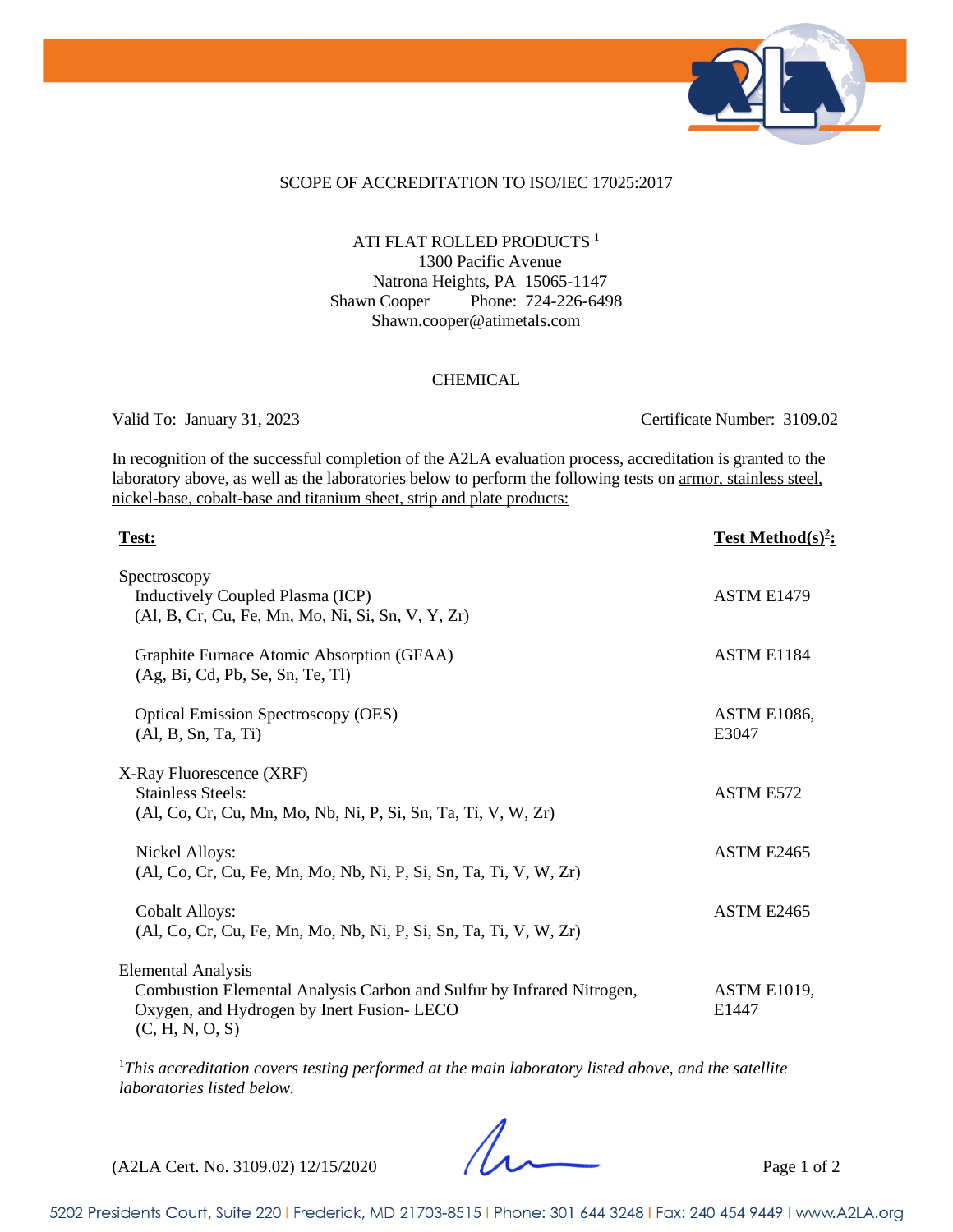## ATI FLAT ROLLED PRODUCTS Route 981 North Latrobe, PA 15650

**Test: Test Method(s) 2 :**

| Spectroscopy                                                            |                    |
|-------------------------------------------------------------------------|--------------------|
| <b>Optical Emission Spectroscopy (OES)</b>                              | <b>ASTM E1086,</b> |
| (Al, B, Sn)                                                             | E3047              |
| X-Ray Fluorescence (XRF)                                                |                    |
| <b>Stainless Steels:</b>                                                | ASTM E572          |
| (Al, Co, Cr, Cu, Mn, Mo, Nb, Ni, P, Si, Ti, V, W)                       |                    |
| Nickel Alloys:                                                          | <b>ASTM E2465</b>  |
| (Al, Co, Cr, Cu, Fe, Mn, Mo, Nb, Ni, P, Si, Ti, V, W)                   |                    |
| <b>Elemental Analysis</b>                                               |                    |
| Combustion Elemental Analysis Carbon and Sulfur by Infrared Nitrogen by | ASTM E1019         |
| Inert Fusion-LECO                                                       |                    |
| (C, N, O, S)                                                            |                    |

### ATI FLAT ROLLED PRODUCTS 100 River Road Brackenridge, PA 15014

**Test: Test Method(s) 2 :**

| Spectroscopy                                                             |                    |
|--------------------------------------------------------------------------|--------------------|
| <b>Optical Emission Spectroscopy (OES)</b>                               | <b>ASTM E1086,</b> |
| (Al, B, Sn)                                                              | E3047              |
| X-Ray Fluorescence (XRF)                                                 |                    |
| <b>Stainless Steels:</b>                                                 | ASTM E572          |
| (Al, Co, Cr, Cu, Mn, Mo, Nb, Ni, P, Si, Sn, Ti, V, W)                    |                    |
| Nickel Alloys:                                                           | <b>ASTM E2465</b>  |
| (Al, Co, Cr, Cu, Fe, Mn, Mo, Nb, Ni, P, Si, Sn, Ti, V, W)                |                    |
| <b>Elemental Analysis</b>                                                |                    |
| Combustion Elemental Analysis Carbon and Sulfur by Infrared Nitrogen and | <b>ASTM E1019</b>  |
| Oxygen by Inert Fusion-LECO                                              |                    |
| (C, N, O, S)                                                             |                    |
|                                                                          |                    |

<sup>2</sup> When the date, edition, version, etc. is not identified in the scope of accreditation, laboratories may use the version that immediately precedes the current version for a period of one year from the date of publication of the standard measurement method, per part C., Section 1 of A2LA *R101 - General Requirements- Accreditation of ISO-IEC 17025 Laboratories*.

(A2LA Cert. No. 3109.02) 12/15/2020 Page 2 of 2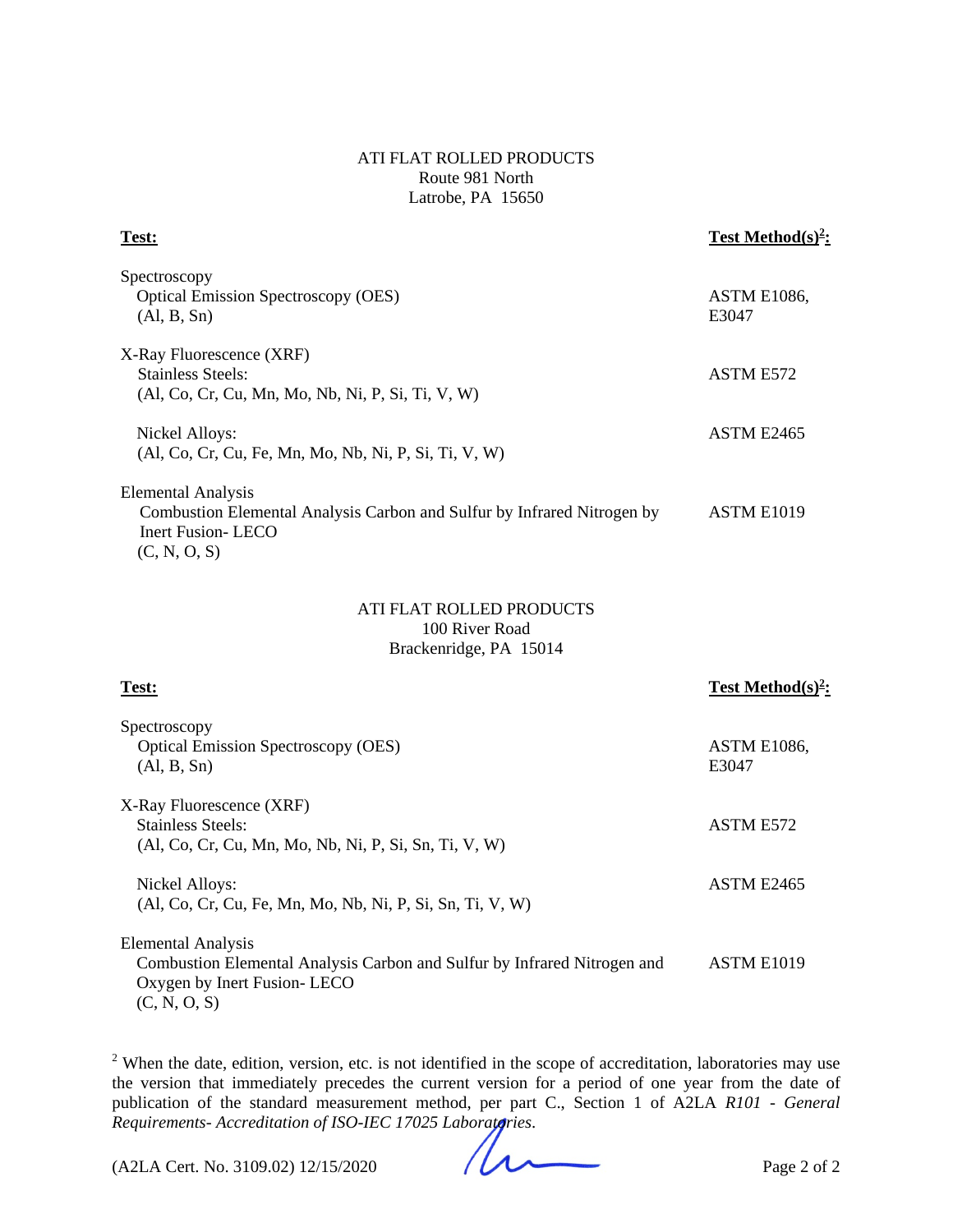



# *Accredited Laboratory*

A2LA has accredited

# **ATI FLAT ROLLED PRODUCTS**

*Natrona Heights, PA* 

for technical competence in the field of

## Chemical Testing

This laboratory is accredited in accordance with the recognized International Standard ISO/IEC 17025:2017 *General requirements for the competence of testing and calibration laboratories*. This accreditation demonstrates technical competence for a defined scope and the operation of a laboratory quality management system (*refer to joint ISO-ILAC-IAF Communiqué dated April 2017*).



Presented this 15th day of December 2020.

Vice President, Accreditation Services For the Accreditation Council Certificate Number 3109.02 Valid to January 31, 2023

*For the tests to which this accreditation applies, please refer to the laboratory's Chemical Scope of Accreditation.*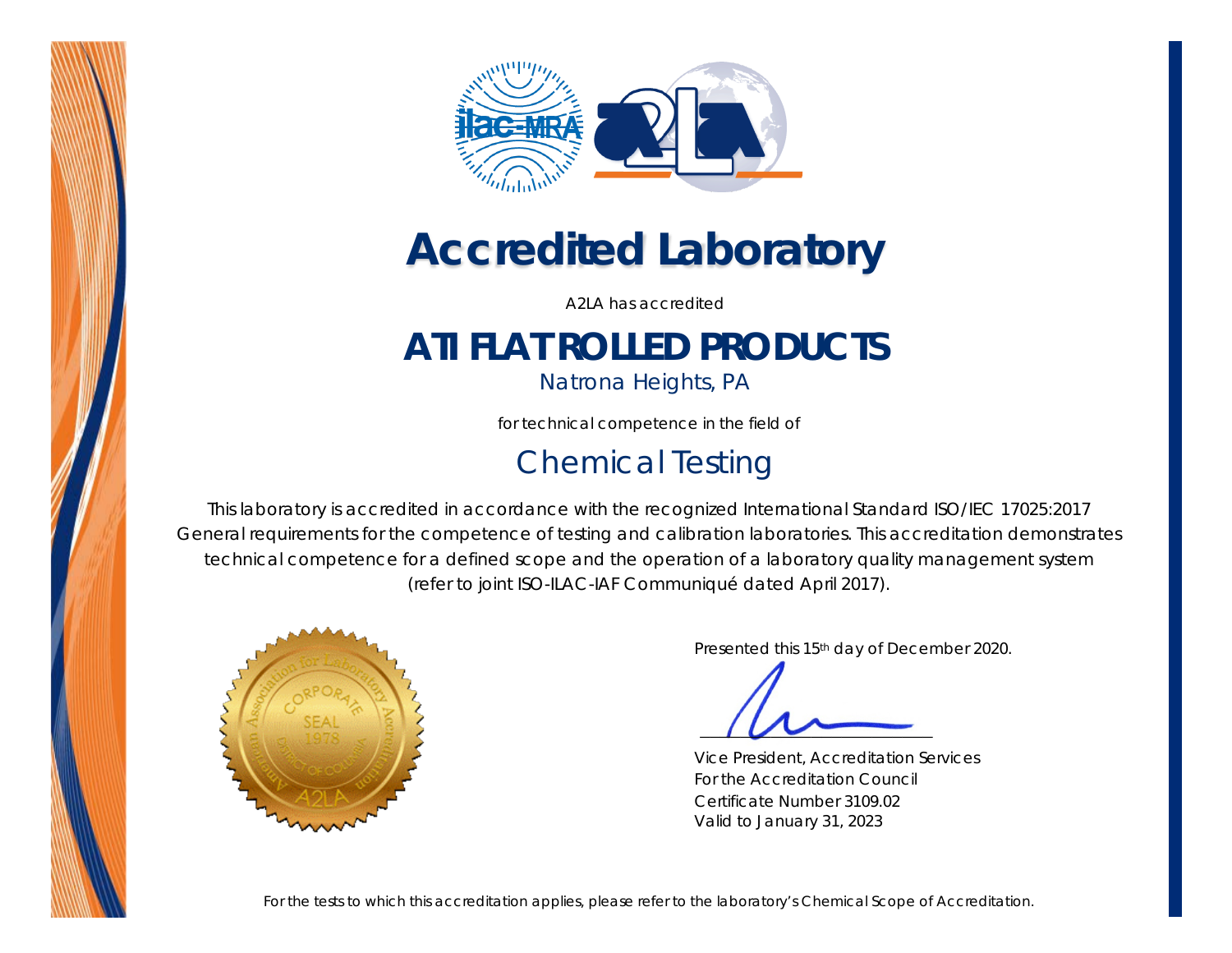

## SCOPE OF ACCREDITATION TO ISO/IEC 17025:2017

## ATI FLAT ROLLED PRODUCTS 1357 East Rodney French Blvd. New Bedford, MA 02742 David Shaner Phone: 508 984 2256 Fax: 508 984 8904

## MECHANICAL

Valid To: January 31, 2023 Certificate Number: 3109.03

In recognition of the successful completion of the A2LA evaluation process, accreditation is granted to this laboratory to perform the following tests on stainless steels, Titanium, Cobalt, Zirconium, Carbon steels, and Nickel alloys:

| Test:                                     | <b>Test Method</b> (s) <sup>1</sup> :     |
|-------------------------------------------|-------------------------------------------|
| Bending                                   | ASTM E290                                 |
| Metallographic Evaluation                 |                                           |
| Grain Size                                | <b>ASTM E112 (Comparison Method only)</b> |
| Susceptibility to Intergranular Attack    | ASTM A262 Practice E; ISO 3651-2 Method A |
| <b>Corrosion Testing</b>                  |                                           |
| <b>Crevice Corrosion</b>                  | ASTM G48                                  |
| Microhardness                             |                                           |
| Vickers (100 gf, 300 gf, 500 gf, 1000 gf) | <b>ASTM E384, E92</b>                     |
| Surface Roughness                         | ASME B46.1 Section 3; LP-04; ISO 4287     |
| Tensile Test (5000 lbs Flat Specimens)    | ASTM E8/E8M; ISO 6892-1                   |
| Lab Heat Treatment                        | <b>AMS 2750</b>                           |

<sup>1</sup> When the date, edition, version, etc. is not identified in the scope of accreditation, laboratories may use the version that immediately precedes the current version for a period of one year from the date of publication of the standard measurement method, per part C., Section 1 of A2LA *R101 - General Requirements- Accreditation of ISO-IEC 17025 Laboratories*.

(A2LA Cert. No. 3109.03) 12/15/2020 Page 1 of 2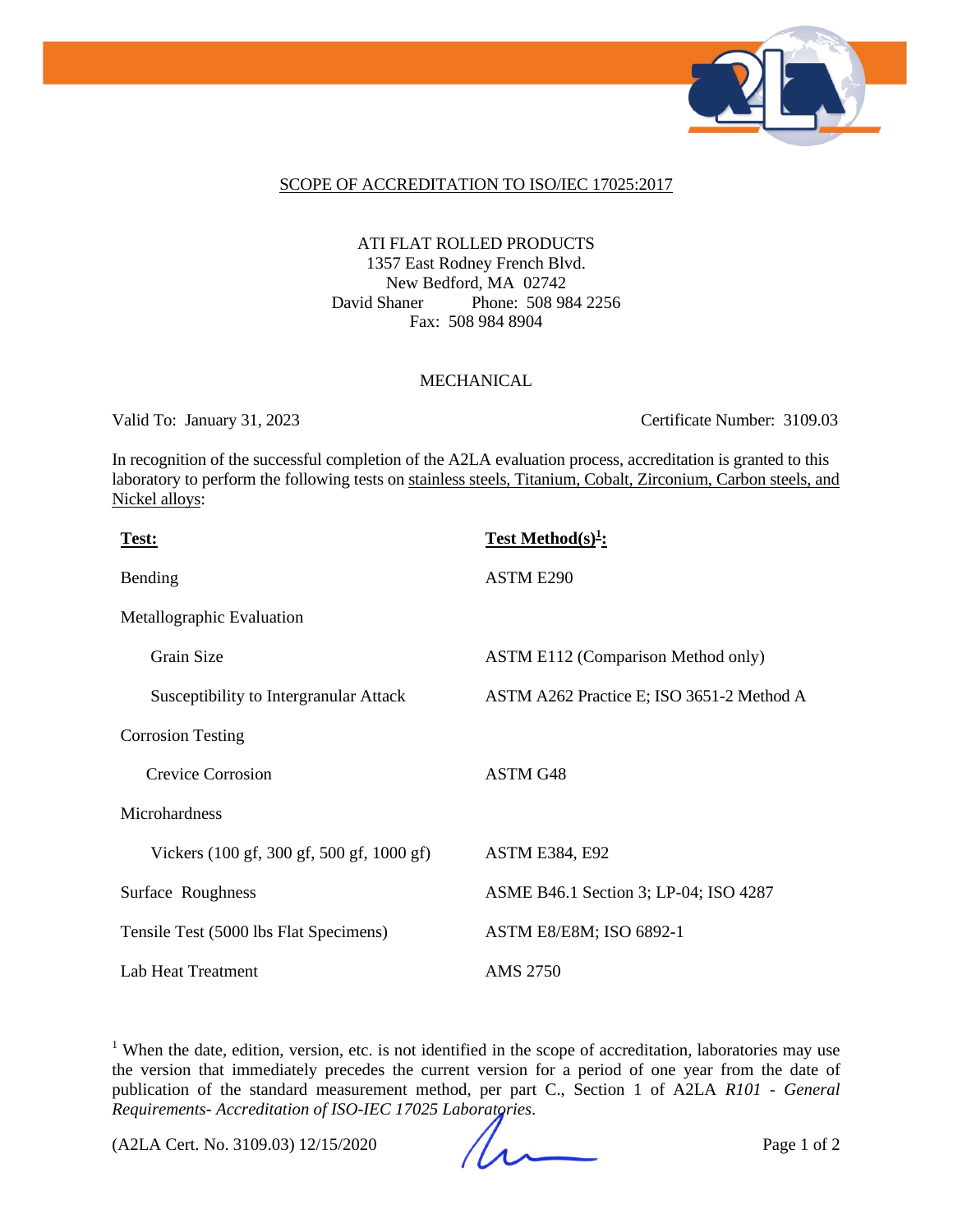5202 Presidents Court, Suite 220 | Frederick, MD 21703-8515 | Phone: 301 644 3248 | Fax: 240 454 9449 | www.A2LA.org

 $(A2LA$  Cert. No. 3109.03) 12/15/2020